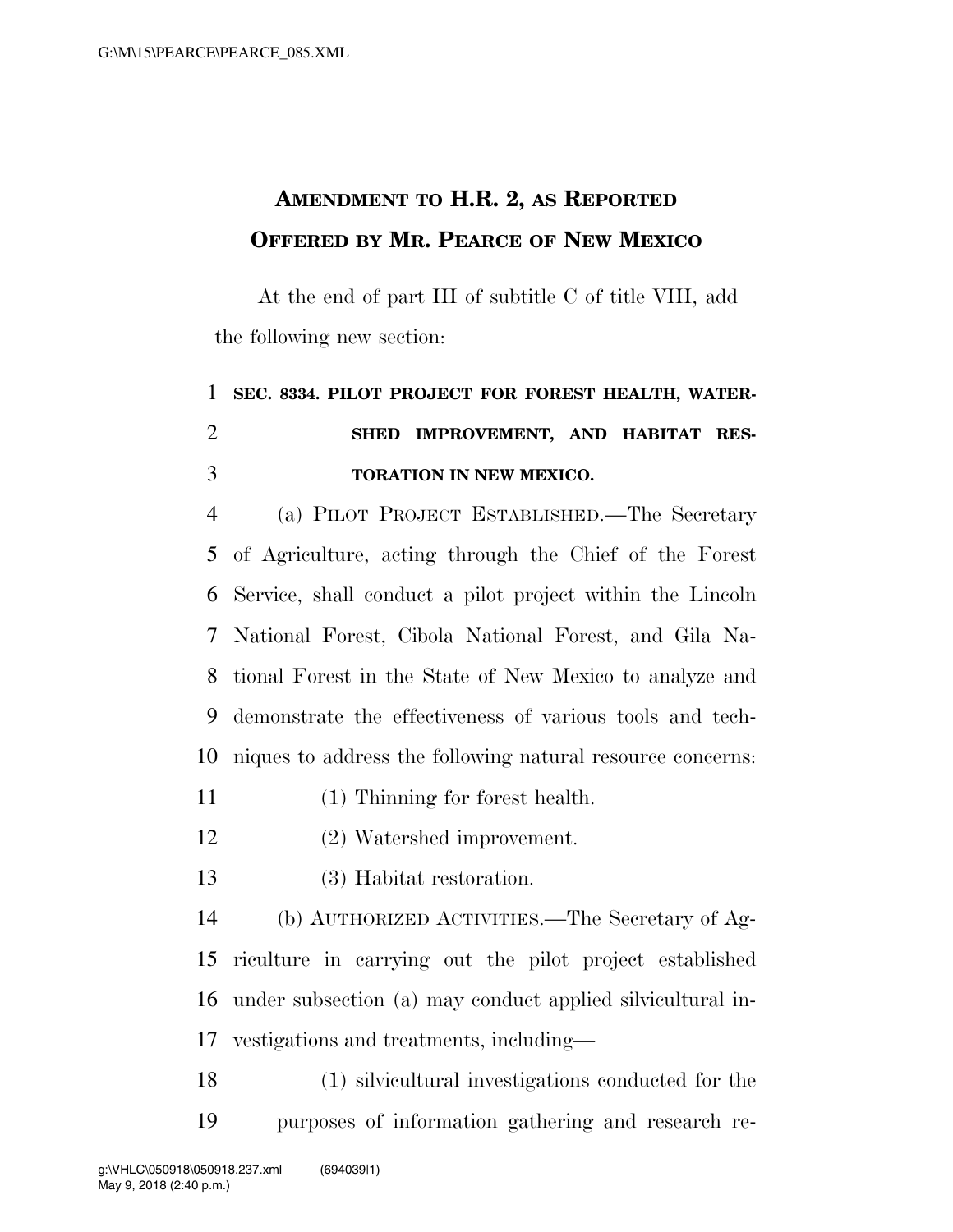$\mathfrak{D}$ 

- lating to the natural resource concerns described in subsection (a); and
- (2) mechanical thinning.

 (c) COUNTY REFUSAL OF SILVICULTURAL INVES- TIGATION OR TREATMENT.— The Secretary may not carry out a silvicultural investigation or treatment under this section if a county in which such investigation or treatment would be conducted provides a refusal to the Secreteray with respect to such investigation or treatment. 10 (d) ENVIRONMENTAL ASSESSMENT UNDER THE NA- TIONAL ENVIRONMENTAL POLICY ACT.—Forest manage- ment activities carried out by the Secretary of Agriculture under this section are a category of actions hereby des- ignated as being categorically excluded from the prepara- tion of an environmental assessment or an environmental impact statement under section 102 of the National Envi-ronmental Policy Act of 1969 (42 U.S.C. 4332).

 (f) PUBLIC PARTICIPATION.—The Secretary shall en- courage meaningful public participation during prepara- tion of a silvicultural investigation or treatment under this section.

 (g) USE OF ARBITRATION INSTEAD OF LITIGATION TO ADDRESS CHALLENGES TO FOREST MANAGEMENT ACTIVITIES.—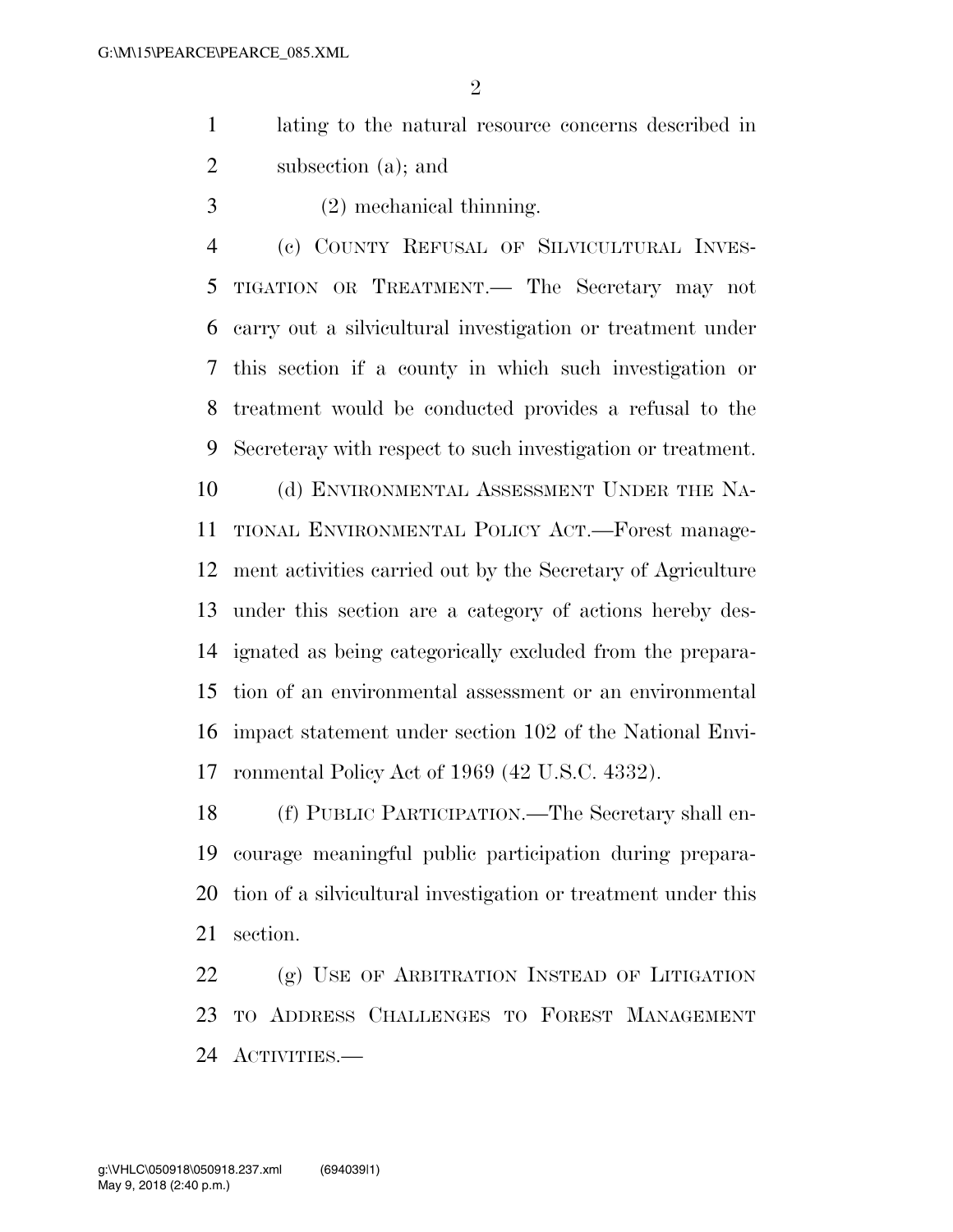|                | (1) DISCRETIONARY ARBITRATION PROCESS            |
|----------------|--------------------------------------------------|
| 2              | PILOT PROGRAM.-                                  |
| 3              | (A) IN GENERAL.—The Secretary of Agri-           |
| $\overline{4}$ | culture shall establish a discretionary arbitra- |
|                |                                                  |

 tion pilot program as an alternative dispute res- olution process in lieu of judicial review for the an objection or protest to a forest management activity carried out pursuant to this section.

 (B) ACTIVITIES DESCRIBED.—The Sec- retary of Agriculture, at the sole discretion of the Secretary, may designate objections or pro- tests to forest management activities for arbi- tration under the arbitration pilot program es-tablished under subparagraph (A).

 (C) MAXIMUM AMOUNT OF ARBITRA- TIONS.—Under the arbitration pilot program, the Secretary concerned may not arbitrate more 18 than 10 objections or protests to forest manage- ment activities in a fiscal year in each Forest Service Region.

21 (D) DETERMINING AMOUNT OF ARBITRA- TIONS.—An objection or protest to a forest management activity shall not be counted to- wards the limitation on number of arbitrations under subparagraph (C) unless—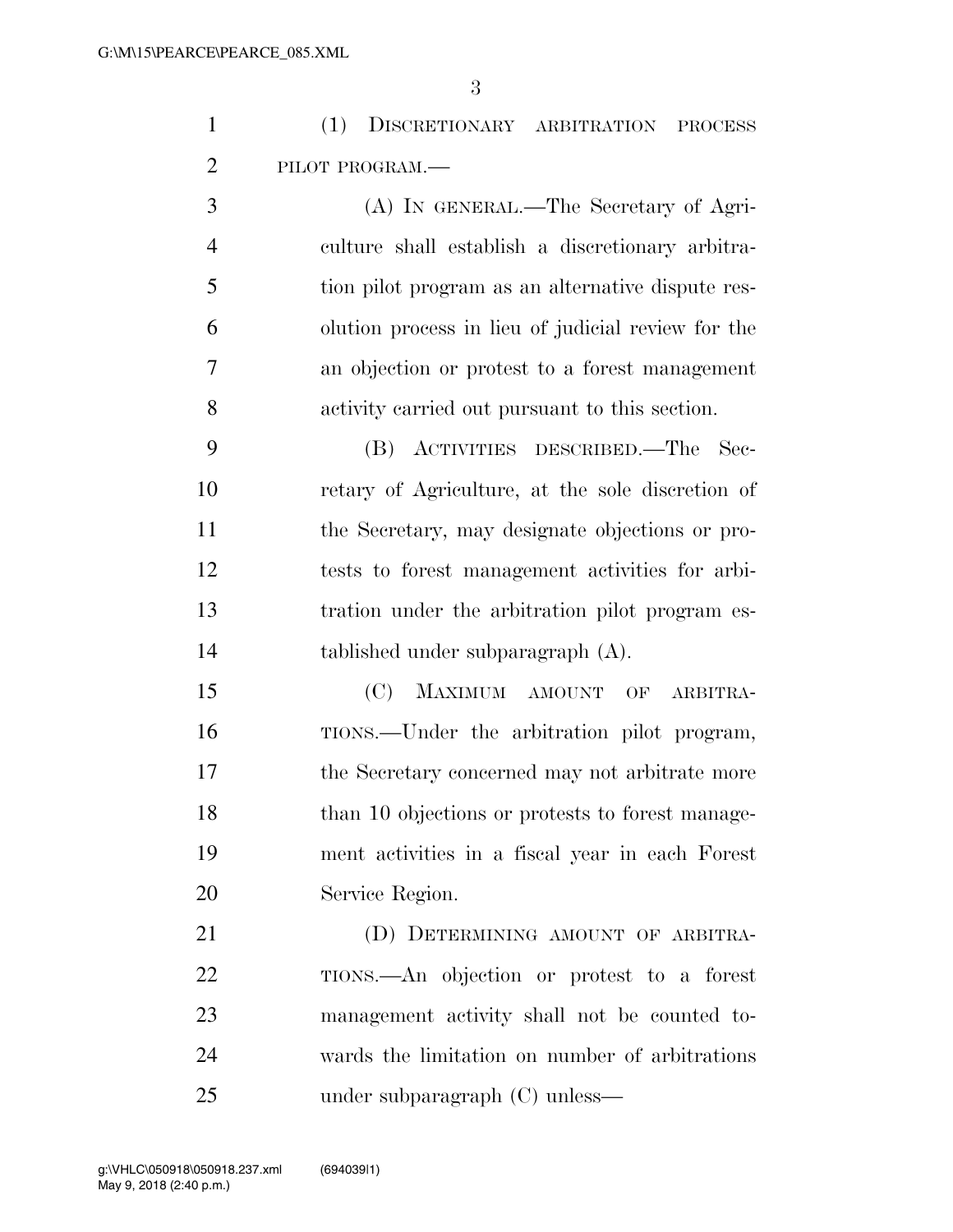| $\mathbf{1}$   | (i) on the date such objection or pro-             |
|----------------|----------------------------------------------------|
| $\overline{2}$ | test is designated for arbitration, the forest     |
| 3              | management activity for which such objec-          |
| $\overline{4}$ | tion or protest is filed has not been the          |
| 5              | subject of arbitration proceedings under           |
| 6              | the pilot program; and                             |
| 7              | (ii) the arbitration proceeding has                |
| 8              | commenced with respect to such objection           |
| 9              | or protest.                                        |
| 10             | (2) INTERVENING PARTIES.—                          |
| 11             | (A) REQUIREMENTS.—Any person that                  |
| 12             | submitted a public comment on the forest man-      |
| 13             | agement activity that is subject to arbitration    |
| 14             | may intervene in the arbitration—                  |
| 15             | (i) by endorsing—                                  |
| 16             | (I) the forest management activ-                   |
| 17             | ity; or                                            |
| 18             | (II) the modification proposal                     |
| 19             | submitted under clause (ii); or                    |
| 20             | (ii) by submitting a proposal to fur-              |
| 21             | ther modify the forest management activ-           |
| 22             | ity.                                               |
| 23             | (B) DEADLINE FOR SUBMISSION.—With                  |
| 24             | respect to an objection or protest that is des-    |
| 25             | ignated for arbitration under paragraph $(1)(B)$ , |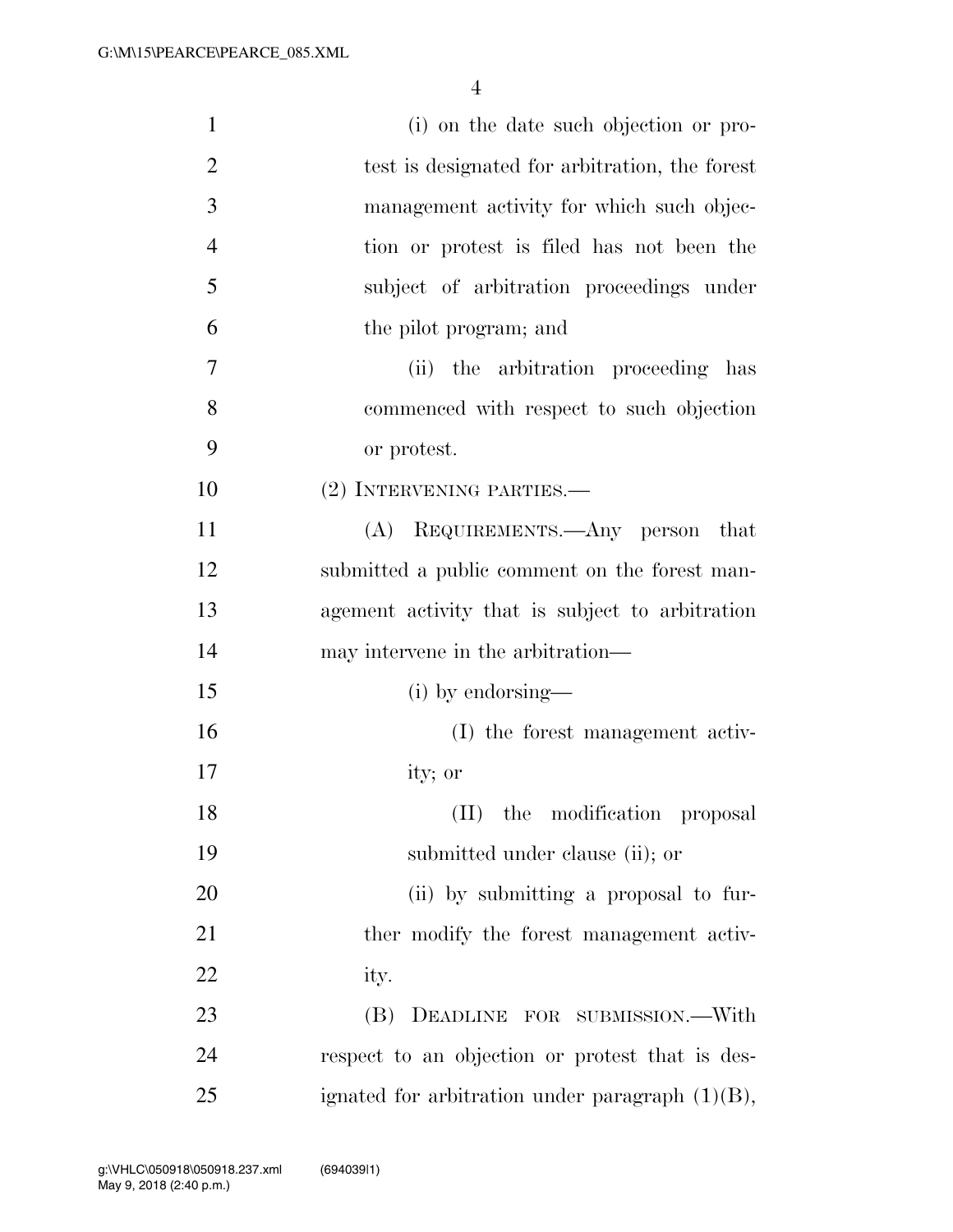| $\mathbf{1}$   | a request to intervene in an arbitration must be   |
|----------------|----------------------------------------------------|
| $\overline{2}$ | submitted not later than the date that is 30       |
| 3              | days after the date on which such objection or     |
| $\overline{4}$ | protest was designated for arbitration.            |
| 5              | (C) MULTIPLE PARTIES.—Multiple inter-              |
| 6              | vening parties may submit a joint proposal so      |
| 7              | long as each intervening party meets the eligi-    |
| 8              | bility requirements of subparagraph $(A)$ .        |
| 9              | (3) APPOINTMENT OF ARBITRATOR.—                    |
| 10             | (A) APPOINTMENT.—The Secretary of Ag-              |
| 11             | riculture shall develop and publish a list of not  |
| 12             | fewer than 20 individuals eligible to serve as ar- |
| 13             | bitrators for the arbitration pilot program        |
| 14             | under this section.                                |
| 15             | (B) QUALIFICATIONS.—In order to be eli-            |
| 16             | gible to serve as an arbitrator under this para-   |
| 17             | graph, an individual shall be, on the date of the  |
| 18             | appointment of such arbitrator-                    |
| 19             | (i) certified by the American Arbitra-             |
| 20             | tion Association; and                              |
| 21             | (ii) not a registered lobbyist.                    |
| 22             | (C) SELECTION OF ARBITRATOR.—                      |
| 23             | (i) IN GENERAL.—For each arbitra-                  |
| 24             | tion commenced under this subsection, the          |
| 25             | Secretary concerned and each applicable            |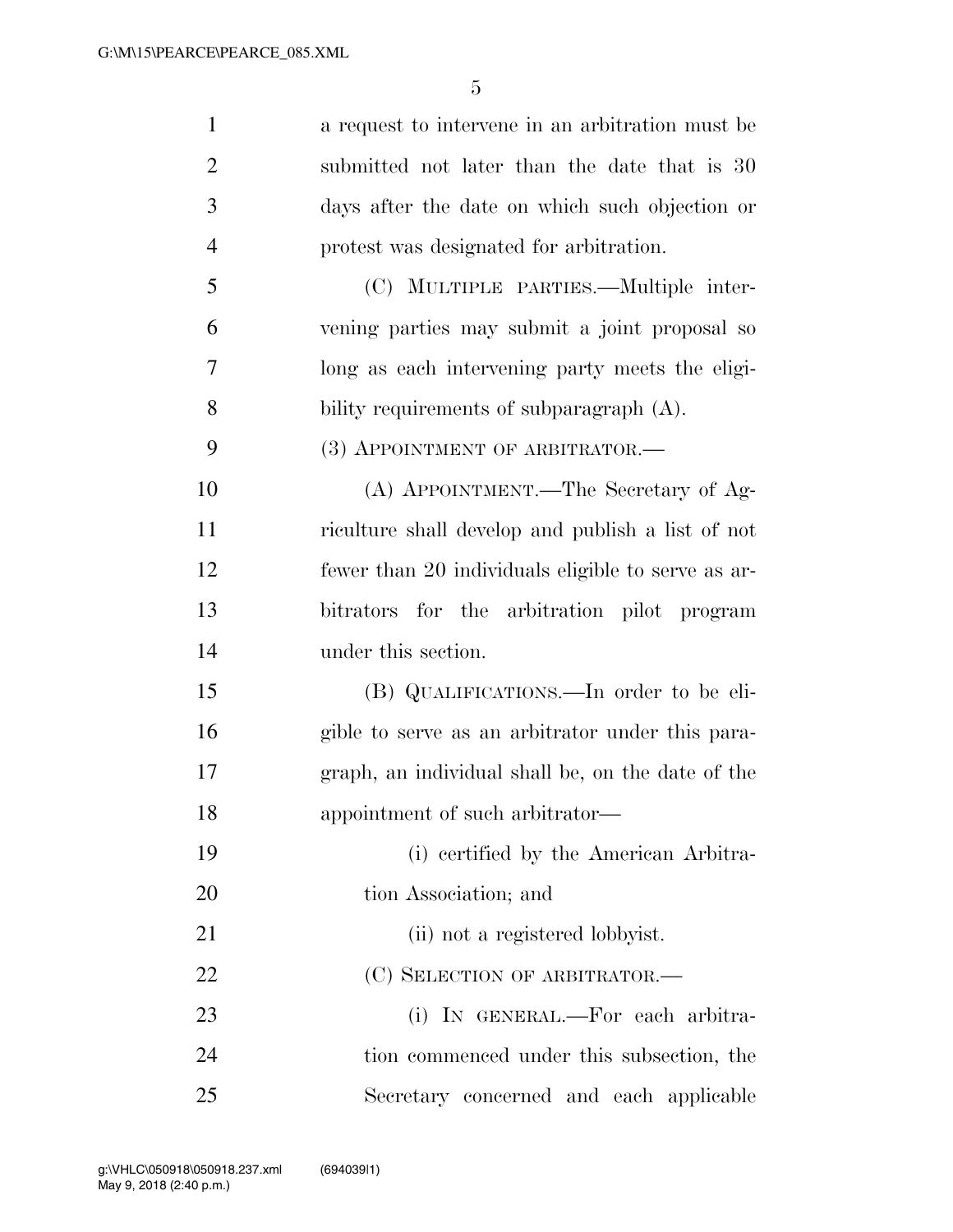| $\mathbf{1}$   | objector or protestor shall agree, not later |
|----------------|----------------------------------------------|
| $\overline{2}$ | than 14 days after the agreement process     |
| 3              | is initiated, on a mutually acceptable arbi- |
| $\overline{4}$ | trator from the list published under sub-    |
| 5              | paragraph $(A)$ .                            |
| 6              | (ii) APPOINTMENT AFTER 14-DAYS.-             |
| 7              | In the case of an agreement with respect     |
| 8              | to a mutually acceptable arbitrator not      |
| 9              | being reached within the 14-day limit de-    |
| 10             | scribed in clause (i), the Secretary con-    |
| 11             | cerned shall appoint an arbitrator from the  |
| 12             | list published under subparagraph (A).       |
| 13             | (4) SELECTION OF PROPOSALS.-                 |
| 14             | $(A)$ In GENERAL.—The arbitrator<br>ap-      |
| 15             | pointed under paragraph $(3)$ —              |
| 16             | (i) may not modify any of the pro-           |
| 17             | posals submitted with the objection, pro-    |
| 18             | test, or request to intervene; and           |
| 19             | (ii) shall select to be conducted—           |
| 20             | (I) the forest management activ-             |
| 21             | ity, as approved by the Secretary; or        |
| 22             | (II) a proposal submitted by an              |
| 23             | objector or an intervening party.            |
| 24             | (B) SELECTION CRITERIA.—An arbitrator        |
| 25             | shall, when selecting a proposal, consider—  |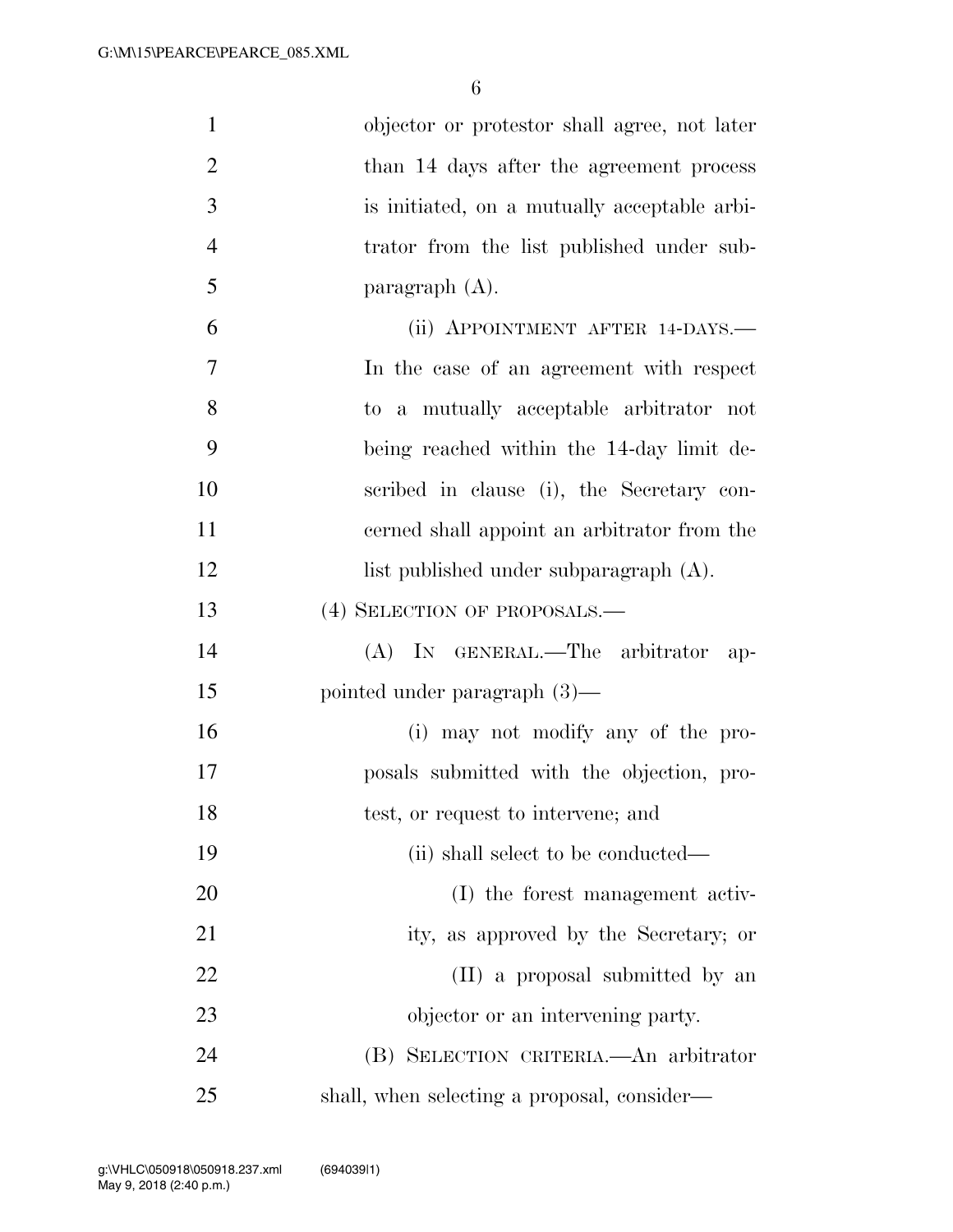| $\mathbf{1}$   | (i) whether the proposal is consistent               |
|----------------|------------------------------------------------------|
| $\overline{2}$ | with the applicable forest plan, laws, and           |
| 3              | regulations;                                         |
| $\overline{4}$ | (ii) whether the proposal can be car-                |
| 5              | ried out by the Secretary of Agriculture;            |
| 6              | and                                                  |
| 7              | (iii) the effect of each proposal on—                |
| 8              | $(I)$ forest health;                                 |
| 9              | (II) habitat diversity;                              |
| 10             | (III) wildfire potential;                            |
| 11             | (IV) insect and disease potential;                   |
| 12             | (V) timber production; and                           |
| 13             | (VI) the implications of a result-                   |
| 14             | ing decline in forest health, loss of                |
| 15             | habitat diversity, wildfire, or insect or            |
| 16             | disease infestation, given fire and in-              |
| 17             | sect and disease historic cycles, on-                |
| 18             | (aa) domestic water costs;                           |
| 19             | (bb) wildlife habitat loss;                          |
| 20             | and                                                  |
| 21             | (cc) other economic and so-                          |
| 22             | cial factors.                                        |
| 23             | (5) EFFECT OF DECISION.—The decision of an           |
| 24             | arbitrator with respect to the forest management ac- |
| 25             | tivity—                                              |